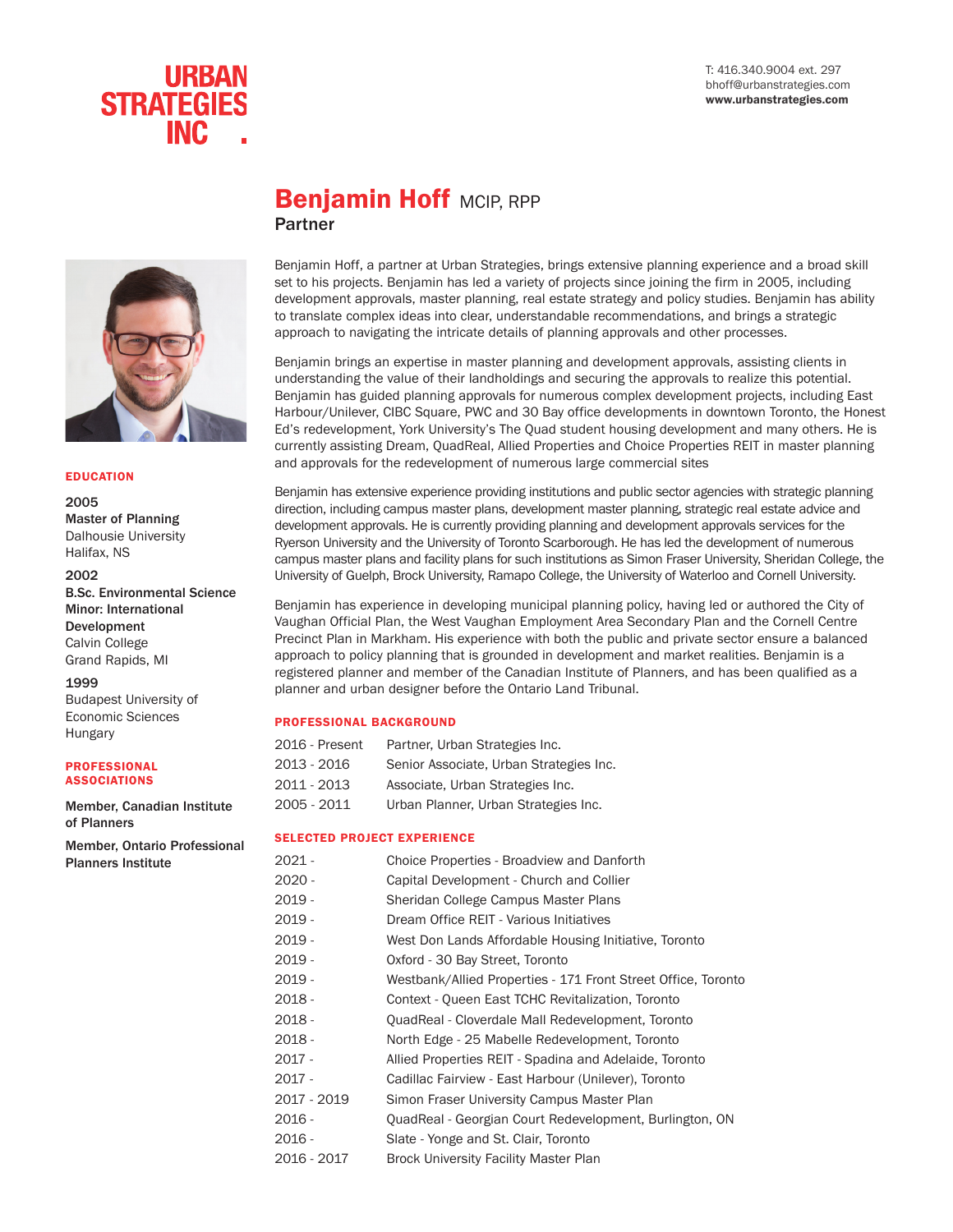

# **Benjamin Hoff MCIP, RPP**

Partner

### SELECTED PROJECT EXPERIENCE (CONTINUED)

| 2016 -      | Choice Properties REIT - Dundas and Bloor, Toronto                                              |
|-------------|-------------------------------------------------------------------------------------------------|
| 2015 -      | Choice Properties REIT - Golden Mile, Toronto                                                   |
| $2015 -$    | Ryerson University Master Planning and Approvals                                                |
| 2015 - 2016 | IO Queen's Park Complex Public Art Strategy & Guidelines, Toronto                               |
| 2015 - 2016 | Brock University Campus Master Plan                                                             |
| 2014 - 2017 | Westbank - 19 Duncan Street, Toronto                                                            |
| 2014 - 2016 | St. Michael's Hospital, Toronto                                                                 |
| 2013 - 2017 | Westbank - Honest Ed's/Mirvish Village Redevelopment, Toronto                                   |
| 2013 - 2018 | Toronto Community Housing Corporation Master Planning                                           |
| 2013 -      | York University Development Corporation Precinct Planning and Approvals                         |
| 2013        | Eglinton Square Shopping Centre Master Planning, Toronto                                        |
| 2012 - 2014 | LCBO Queens Quay Master Plan, Toronto                                                           |
| 2012 - 2013 | <b>Toronto District School Board</b>                                                            |
| 2012 - 2013 | Ramapo College Campus Facility Master Plan                                                      |
| 2011 - 2013 | University of Guelph Campus Master Plan                                                         |
| 2011 - 2016 | Infrastructure Ontario Various Projects, Toronto                                                |
| 2011, 2016  | Manulife Lansing Square, Toronto                                                                |
| 2011 - 2013 | Cornell Centre Precinct Plan, Town of Markham, ON                                               |
| 2011        | City of Toronto PATH Master Plan                                                                |
| 2011        | Waterfront Toronto Due Diligence Study, Toronto                                                 |
| $2010 -$    | CIBC Square, Toronto                                                                            |
| 2010        | West Vaughan Employment Area Secondary Plan                                                     |
| 2009 - 2010 | City of Vaughan New Official Plan                                                               |
| 2008 -      | University of Toronto Scarborough Master Planning and Approvals                                 |
| 2007, 2012  | <b>CBC Broadcasting Centre, Toronto</b>                                                         |
| 2007 - 2011 | Cornell University College of Agriculture & Life Sciences<br>Facilities Master Plan, Ithaca, NY |
| 2007 - 2008 | University of Waterloo Campus Master Plan                                                       |
| 2006 - 2009 | PWC Office Tower/18 York Street, Toronto                                                        |
| 2006 - 2008 | Cornell University Campus Master Plan, Ithaca, NY                                               |
| 2006 - 2007 | University of Waterloo Northwest Campus Master Plan                                             |
| 2006 - 2007 | Minto St. Thomas/Victoria University, Toronto OMB                                               |
| 2005 - 2006 | Northwest Brampton Urban Boundary Expansion, Brampton OMB                                       |
| 2005 - 2006 | 76 & 100 Davenport Road, Toronto OMB                                                            |
| 2005        | Toronto District School Board Planning Analysis                                                 |